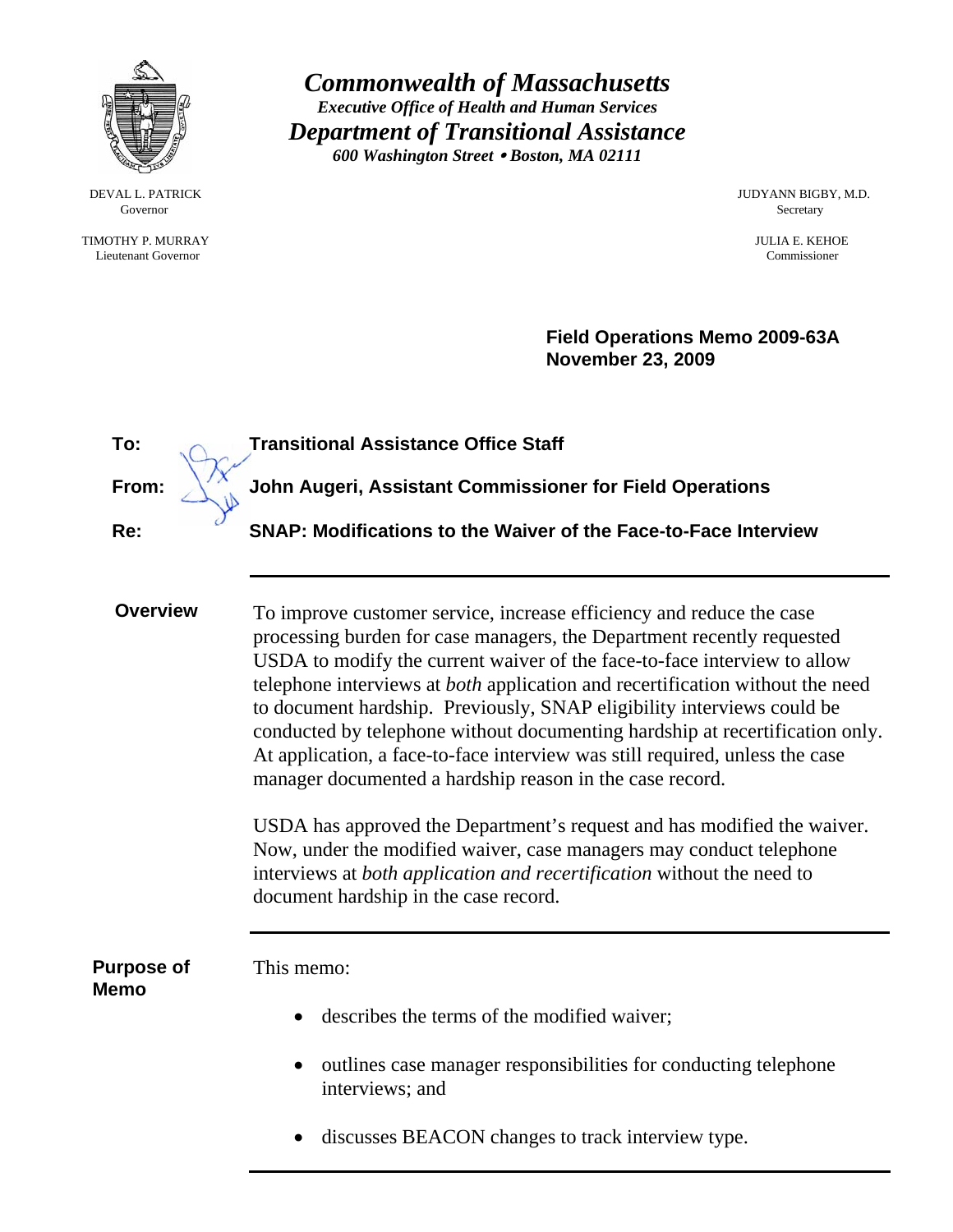**Terms of Waiver** Under the terms of the modified waiver, DTA may now conduct telephone interviews at both application and recertification with the following conditions:

- The same information must be requested during the telephone interview as is requested during a face-to-face interview, and the same verification processes and timelines must be followed regardless of the type of interview provided. Case managers must also continue to explain reporting requirements during the interview.
- DTA must provide a face-to-face interview if a face-to-face interview is requested by the household or its authorized representative.
- DTA must conduct a face-to-face interview if determined by the Department to be appropriate. Situations in which a face-to-face interview may be appropriate are described on page 3 of this memo.
- A Notice of Missed Interview (NOMI) must be provided to the client if the telephone interview is missed, as required by federal policy.

## **Case Manager Responsibilities**  Effective November 9, 2009, a face-to-face interview is no longer required at application or at recertification. Also, case managers no longer need to determine or document a hardship reason to provide a client with a telephone interview. All SNAP application and recertification interviews should be conducted by telephone, if possible.

Case managers must continue to follow all procedures outlined in Field Operations Memo 2006-30: *FS (NPA and PA) Application Processing Guidelines*, with the exception of documenting hardship, when scheduling telephone interviews. Case managers must continue to schedule and conduct all interviews as soon as possible to ensure that:

- all applications are screened to determine if the client is eligible to receive expedited SNAP benefits;
- all information on the application is complete and accurate; and
- all verifications are requested and received within required caseprocessing time frames.

Case managers must continue to use the BEACON-generated Appointment Letter for a Telephone Interview when scheduling the telephone interview, and must send a Notice of Missed Interview (NOMI) if the telephone interview is missed.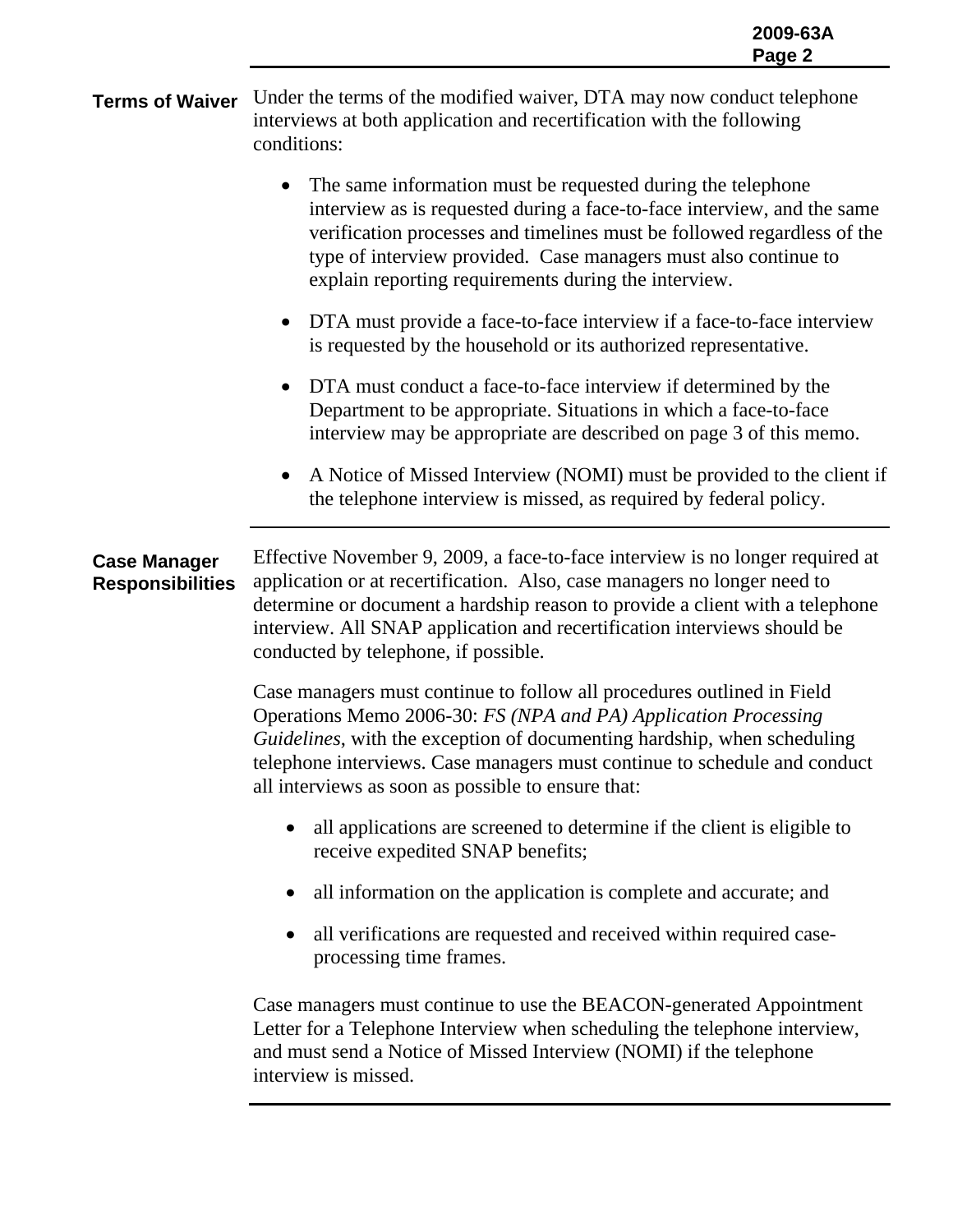**Case Manager Responsibilities (continued) Note**: For active cases a manual NOMI must be sent, as currently a BEACON-generated NOMI can only be created from a pending case.

> A face-to-face interview should be scheduled at the TAO, however, if any of the following conditions exists:

- A face-to-face interview is requested by the household or its authorized representative;
- The information provided on the application or recertification form or during the interview is questionable, contradictory, or incomplete and the case manager is unable to resolve the issue satisfactorily by telephone;
- The client does not have access to a telephone; or
- The case is coded as a heightened level of security case (see Field Operations Memo 2008-23 for more information).

Limited English Proficiency is *not* an appropriate reason for requiring a client to have a face-to-face interview rather than a telephone interview. To comply with federal law, the Department is required to advise clients of the right to professional interpreter services and must provide interpreter services to clients whose primary language is not English or who use American Sign Language (ASL), regardless of language, national origin or noncitizen status. Interpreter services must be provided to clients with Limited English Proficiency (LEP) and ASL users at the first point of contact. Interpreter services, and/or the QWEST Tele-language line, should be used when language barriers exist. See Field Operations Memo 2008-16, *Department Interpreter Services Enhancements*, for more information.

If a client is hard of hearing or hearing impaired, has a cognitive impairment or has any other difficulty with phone communication, a face-to-face interview may still not be necessary. The case manager should use TTY lines when the client indicates he or she is hard of hearing or hearing impaired (see Field Operations Memo 2008-16, *Department Interpreter Services Enhancements*, for more information).

The case manager should also provide the client with an opportunity to have an authorized representative participate in the telephone interview. Nevertheless, if a client informs the case manager that he or she is more comfortable with a face-to-face interview or for any reason prefers to see a case manager in person, the case manager must provide a face-to-face interview.